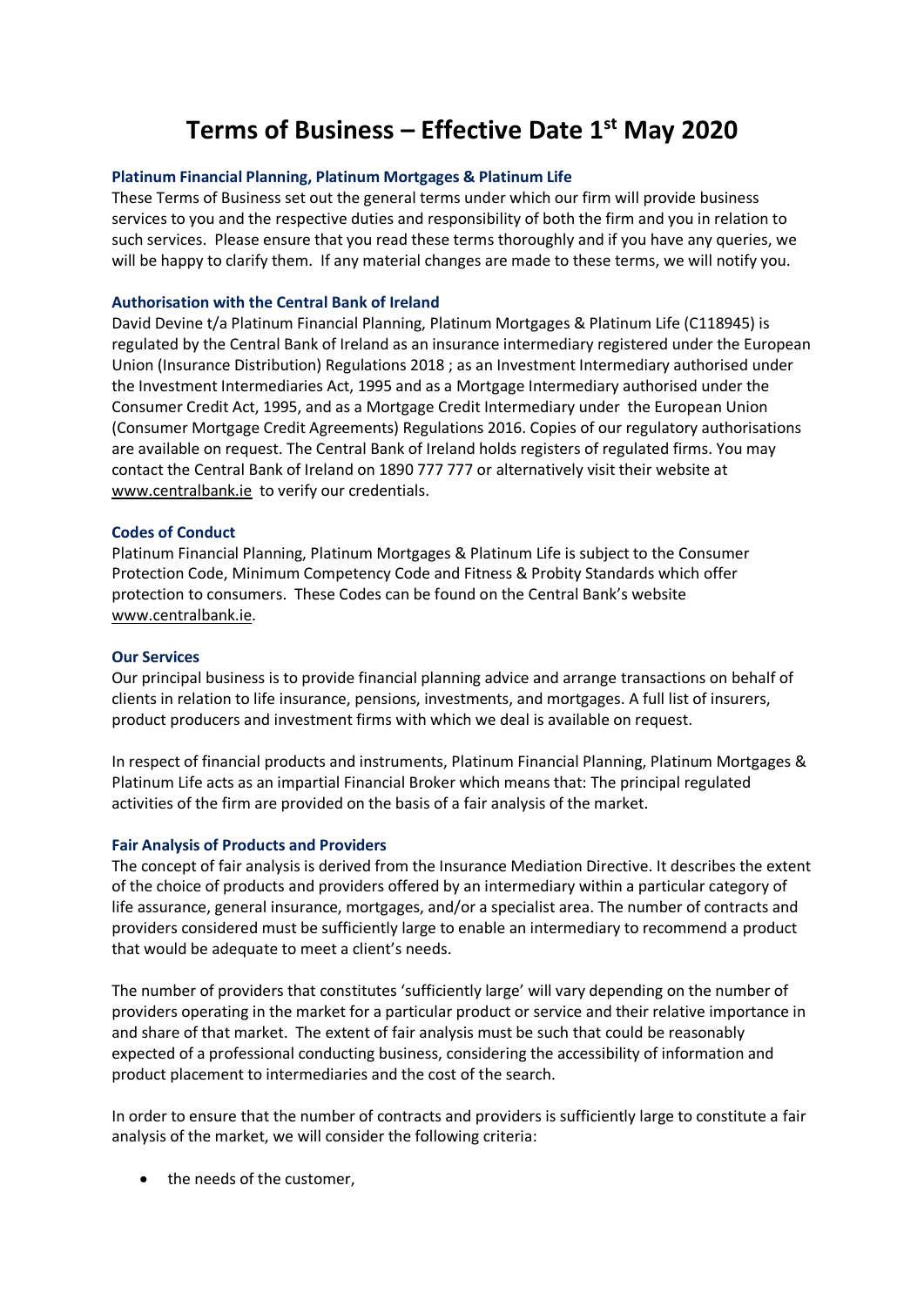- the size of the customer order,
- the number of providers in the market that deal with brokers,
- the market share of each of those providers,
- the number of relevant products available from each provider,
- the availability of information about the products,
- the quality of the product and service provided by the provider,
- cost, and
- any other relevant consideration.

# **Life Insurance, Pension, and Investment Products**

Platinum Financial Planning provides recommendations for life insurance, pension and investment products on a fair analysis basis i.e. providing services on the basis of a sufficiently large number of contracts and product producers available on the market to enable us to make a recommendation, in accordance with professional criteria, regarding which contract would be adequate to meet your needs.

We will provide assistance to you for any queries you may have in relation to life insurance/assurance policies or in the event of a claim during the life of the policies and we will explain to you the various restrictions, conditions and exclusions attached to your policy. However, it is your responsibility to read the policy documents, literature, and brochures to ensure that you understand the nature of the policy cover; particularly in relation to permanent health insurance (PHI) and serious illness policies.

Specifically, on the subject of PHI policies it is our policy to explain to you a) the meaning of disability as defined in the policy; b) the benefits available under the policy; c) the general exclusions that apply to the policy; and d) the reductions applied to the benefit where there are disability payments from other sources.

For a serious illness policy, we will explain clearly to you the restrictions, conditions and general exclusions that attach to that policy.

With all Pension and Retirement contracts, Platinum Financial Planning reserves the right to charge a minimum implementation fee of €500 in addition to a fund-based fee of up to 1.00% per annum on pension and retirement contracts under our influence.

# **Statement of Charges**

Platinum Financial Planning, Platinum Mortgages & Platinum Life operates as a Fee-Based Financial Planning Firm. We may earn our remuneration as a fee for service, commission, and any other type of remuneration, including a non-monetary benefit or on the basis of a combination of these methods. A non-monetary benefit will only be accepted if it enhances the quality of the service to our clients. All fees will be agreed in advance and in writing prior to the commencement of any services provided. Where we receive recurring commission, this forms part of the remuneration for initial advice provided. We reserve the right to charge additional fees if the number of hours relating to on-going advice/assistance exceeds 4 hours.

Our fees for services provided are listed below for Life Insurance, Non-Life and Standard PRSAs. In other circumstances where fees are chargeable or where you choose to pay us directly in full for our service by fee, we will notify you in writing in advance and agree the scale of fees to be charged if different from fees outlined below.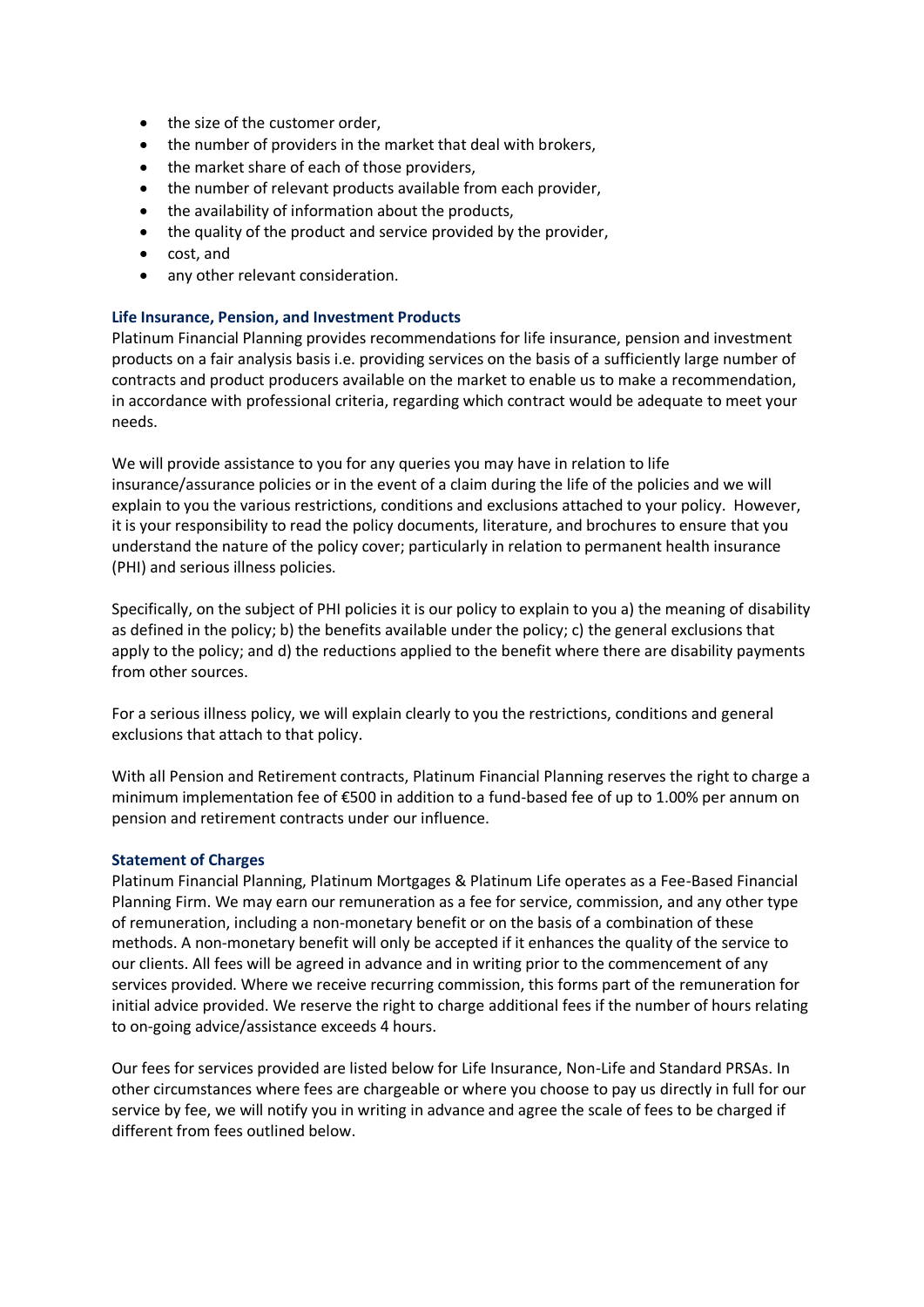If we receive commission from an insurer or product provider, this may in certain circumstances depending on the basis of client/firm relationship, be offset against the fee which we will charge you. Where the commission is greater that the fee due, the commission will become the amount payable to the firm unless an arrangement to the contrary is made.

Additional fees may be payable for complex cases or to reflect value, specialist skills or urgency.

# **Your First Meeting is at Our Expense.**

We always offer an initial discovery meeting at no financial cost to you. This is an opportunity for you to find out more about our services and to decide if they are appropriate for you.

It is our goal to provide you with flexible options to receive financial planning and/or investment management services. We provide financial planning on an ongoing or hourly basis. We believe this flexibility allows you to receive the highest level of service while fitting your individual needs.

# **Financial Planning Services**

Our Comprehensive Financial Planning services include, but are not limited to:

- A full analysis of your current financial situation considering any financial products you currently have or may need.
- **•** Producing a lifetime cash flow forecast based on your current position in terms of assets and liabilities, as well as any anticipated income and expenditure requirements for the future.
- An up to date Net-Worth Statement showing the full extent of all your current assets and liabilities.
- Assisting you in setting measurable financial goals and the prioritisation of your objectives.
- Completing a retirement planning assessment, including financial projections of assets required at desired retirement date.
- **EXE** Assessing your exposure to financial risk and reviewing the appropriate ways to manage potential causes of financial loss.
- An appraisal of your personal approach to financial matters including spending habits, goal setting and adherence to those goals.
- Completing a full investment risk report that considers your attitude towards, and your willingness to take risks including your capacity and ability to do so while considering your needs and objectives.
- Identifying current tax planning strategies to optimise your financial position.
- Succession & Estate Planning review and recommendations.
- **•** Integrating and prioritising all the strategies outlined above into a bespoke comprehensive financial plan.
- **•** Presenting your completed financial plan that will be reviewed with you in detail.
- **EXE** Agreement and implementation of the course of action required to meet your goals.
- **EXECT** Referral to other professionals to assist with implementation of the action plan if required.
- Managing the overall implementation of the financial plan.
- **EXTHS** The on-going review and assessment of your financial plan to ensure you are working towards your goals.

# **Financial Planning Services Retainer Fees**

Our experience is that the best work is done for our clients that we work for on an ongoing basis. This level of ongoing service includes –

- Your initial goal setting and the development of your comprehensive lifestyle financial plan.
- Assistance with implementing the recommendations and action items.
- Update, monitor, and modify your personal plan as needed (2-4 meeting per year).
- Investment management services (where necessary).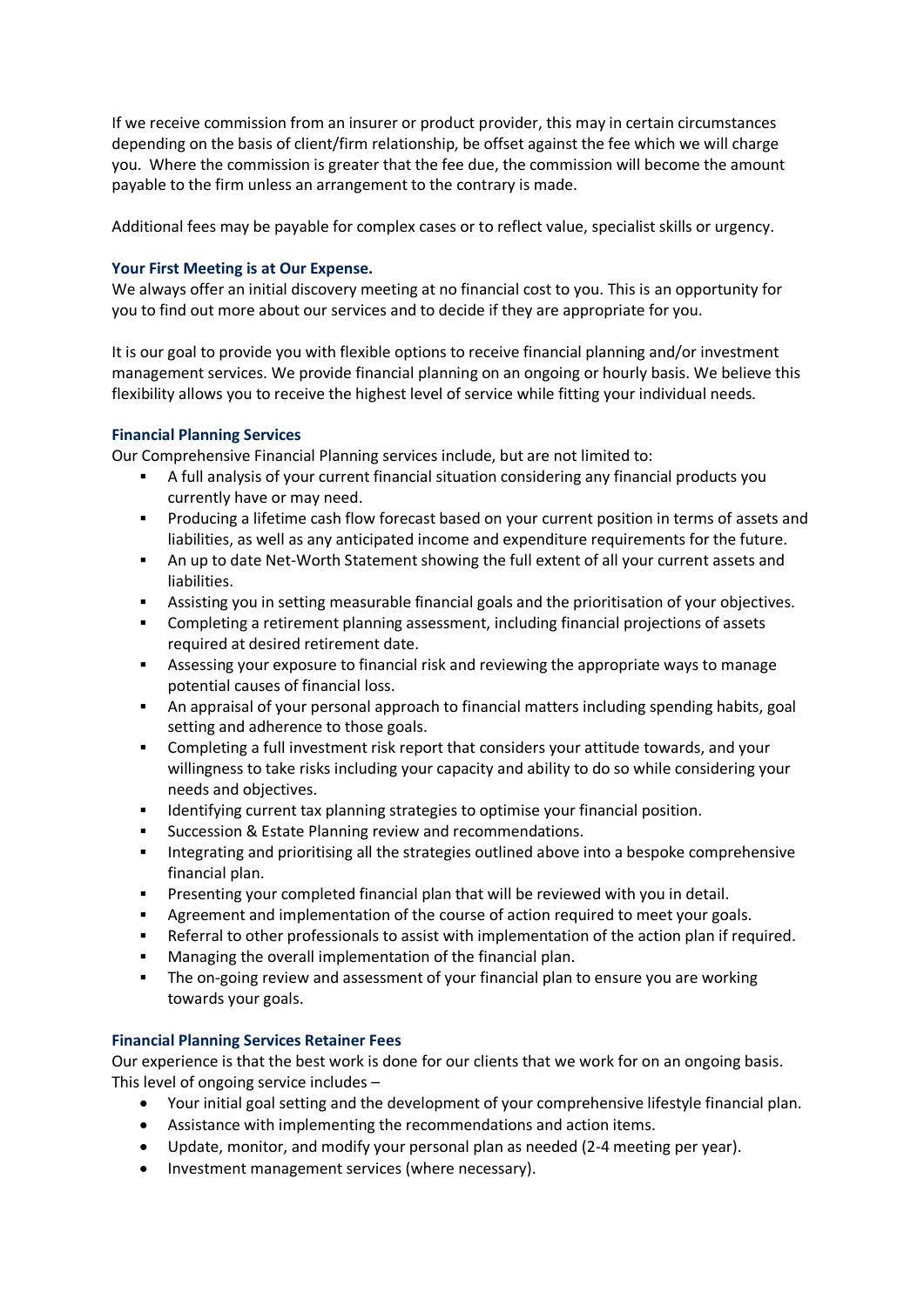Our minimum fee is  $E$ 2,500 per annum for Retainer Financial Planning services.

#### **Hourly Financial Planning Fees**

For clients that do not wish to work with a financial planner on an ongoing basis, we can provide you with services on an hourly basis. Our hourly services fees are €250 per hour. A quote for the number of hours a particular service will take can be given during our initial discovery meeting so there won't be any surprise as to the total cost.

#### **Typical Service Requests**

- Comprehensive Financial Plan: 12-24 Hours
- Retirement Planning Projections & Recommendations: 4-6 Hours
- Protection and Financial Risk Review & Recommendations: 4-6 Hours
- Investment Portfolio Review & Recommendations: 4-8 Hours

#### **Investment Management Fees**

We believe that the cost for investment management should be totally transparent. Therefore, our fees are based on assets under influence (AUI) and are deducted annually, monthly, or quarterly from your investment accounts, so you know exactly how much you are paying in fees with no hidden commissions or sales fees.

| <b>Account Balance</b>  | Annual AUI Fee Percentage |
|-------------------------|---------------------------|
| ≤€50.000 - €999.999     | 1.00%                     |
| €1,000,000 - €2,499,999 | 0.75%                     |
| €2,500,000 +            | 0.50%                     |

This fee includes all services provided by Platinum Financial Planning and is exclusive of the various management fees charged by fund providers and investment product providers.

#### **Personal Retirement Savings Accounts (PRSAs) Fees**

Where advice is requested specifically for PRSAs, the following hourly fees will apply:

Advisor fees: €250 per hour (A minimum implementation fee of €500 applies in all cases) Support Staff: €150 per hour (when required)

#### **Additional Fees**

Additional fees may be payable for complex cases or to reflect value, specialist skills or urgency. We will give an estimate of this rate in advance of providing you with services. If we receive commission from a product provider, this may be offset against the fee which we will charge you. Where the commission is greater than the fee due, the commission will become the amount payable to the intermediary unless an arrangement to the contrary is made.

#### **Life Insurance and Non-Life Remuneration**

Platinum Financial Planning, Platinum Mortgages & Platinum Life may be remunerated by commission from insurers and product producers on completion of business. A summary of the details of all arrangements for any fee, commission other reward or remuneration paid or provided to us which have agreed with product providers is available in our office or on our websites – [www.platinumfinancial.ie,](http://www.platinumfinancial.ie/) [www.platinummortgages.ie](http://www.platinummortgages.ie/) & [www.platinumlife.ie](http://www.platinumlife.ie/)

#### **Life Insurance Death, Serious Illness, and Income Protection/PHI Claims Fees**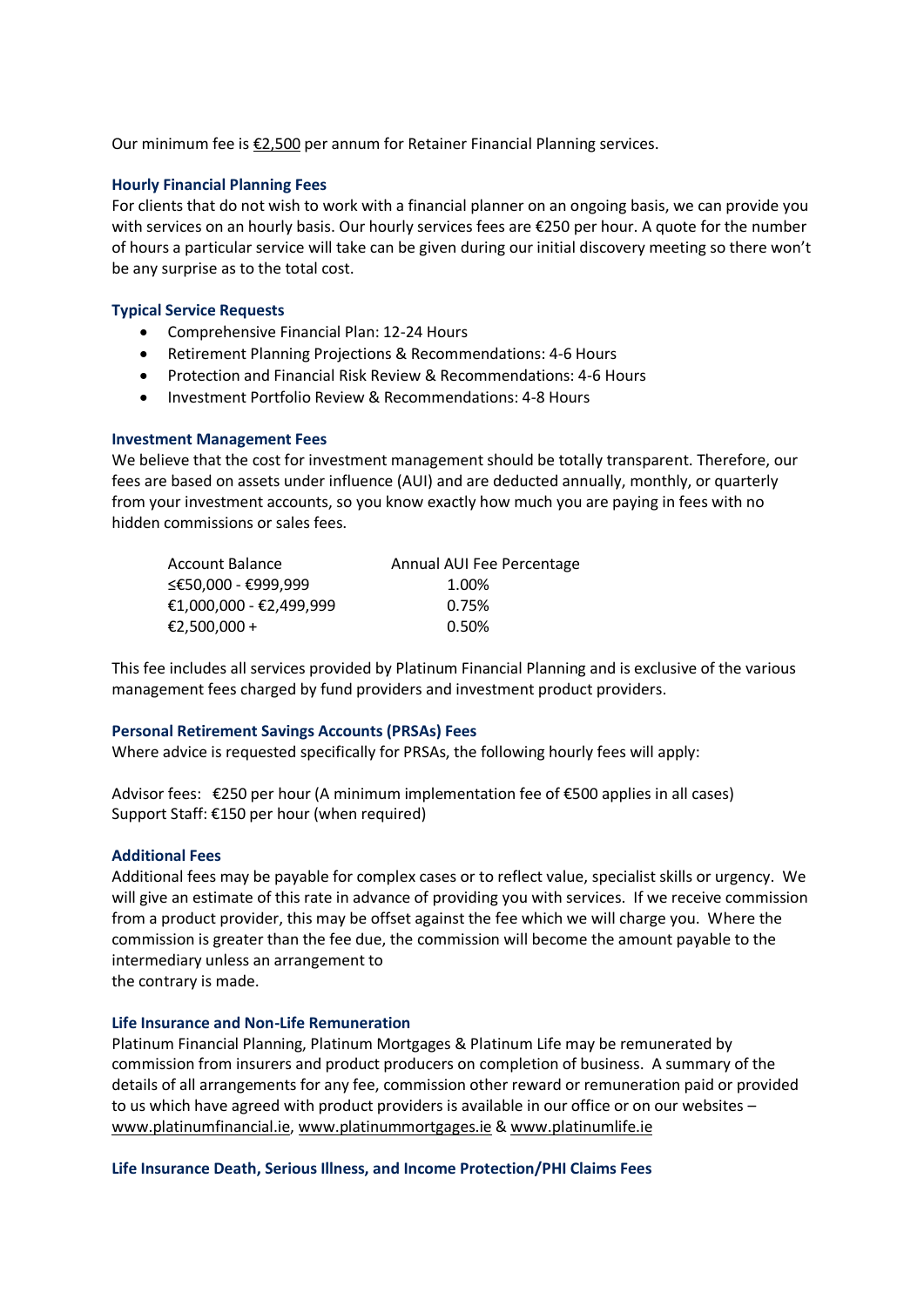Making a claim on a life insurance policy is not something any of us every want to experience and dealing with a claim can seem daunting at a difficult time. We want to make the claims process as easy as possible for you and will arrange all the required documentation with you and manage the application for you to ensure your claim is paid-out as quickly as possible. We charge a standard fee of 0.5% of the claim amount or a minimum fee of €500.00 (whichever is the greater amount) for all death and illness claims. Claims for income protection/permanent health insurance (PHI) are dealt with on a case by case basis.

#### **Standard Mortgages**

Through the lenders or other undertakings with which we hold an agency, Platinum Mortgages can provide advice on and arrange mortgage products from the following range: fixed-rate loans, variable rate mortgages, capital & interest mortgages, interest only mortgages, endowment mortgages, mortgages through pension schemes and residential investment property.

Platinum Mortgages provides mortgage advice on a fair analysis basis (providing services on the basis of a sufficiently large number of contracts and product producers available on the market to enable the firm to make a recommendation, in accordance with professional criteria, regarding which contract would be adequate to meet your needs).

We may receive up to 1% (or whatever maximum is applicable) of the loan for arranging mortgage finance. This commission is paid by the mortgage lender. This commission is paid by the mortgage lender after the mortgage completes. Information on the variation in levels of commission payable by the different creditors providing credit agreements being offered are available on request. The actual amount of commission received will be disclosed at a later stage in the ESIS (European Standardised Information Sheet) which will be forwarded to you.

We complete the paperwork and manage everything from your initial application right through to when your mortgage cheque issues. Your first meeting with us is at our expense and at no cost to you. We then review and assess your documentation to determine your eligibility for mortgage approval. Upon approval based on an initial mortgage enquiry, if you decide to proceed with a mortgage application; we then charge a non-refundable submission fee of €500.00 for arranging your application to cover application submission costs and administration costs. Additional fees may be payable on a case by case basis. These will be discussed and agreed in advance before commencement of services.

Please note that lenders may charge specific fees in certain circumstances and if this applies, these fees will be specified in your Loan Offer. You have the right to pay a fee separately and not include it in the loan. Typically, this situation arises in relation to specialist lending.

If we obtain a Loan Offer for you and you subsequently do not proceed with your mortgage application through our firm, we will charge you an additional arrangement fee of €1,000.00 for our services to offset the administration costs incurred.

#### **Self-Build Mortgages**

Lending criteria for self-builds is strict. They are also a more specialised and time-consuming application and funds are provided by the lender on phased drawdown basis.

Due to the specialised nature and ongoing services required for self-build mortgage applications we charge a non-fundable arrangement and application submission fee of €2,000.00

#### **Expatriate Mortgages & Life Insurance**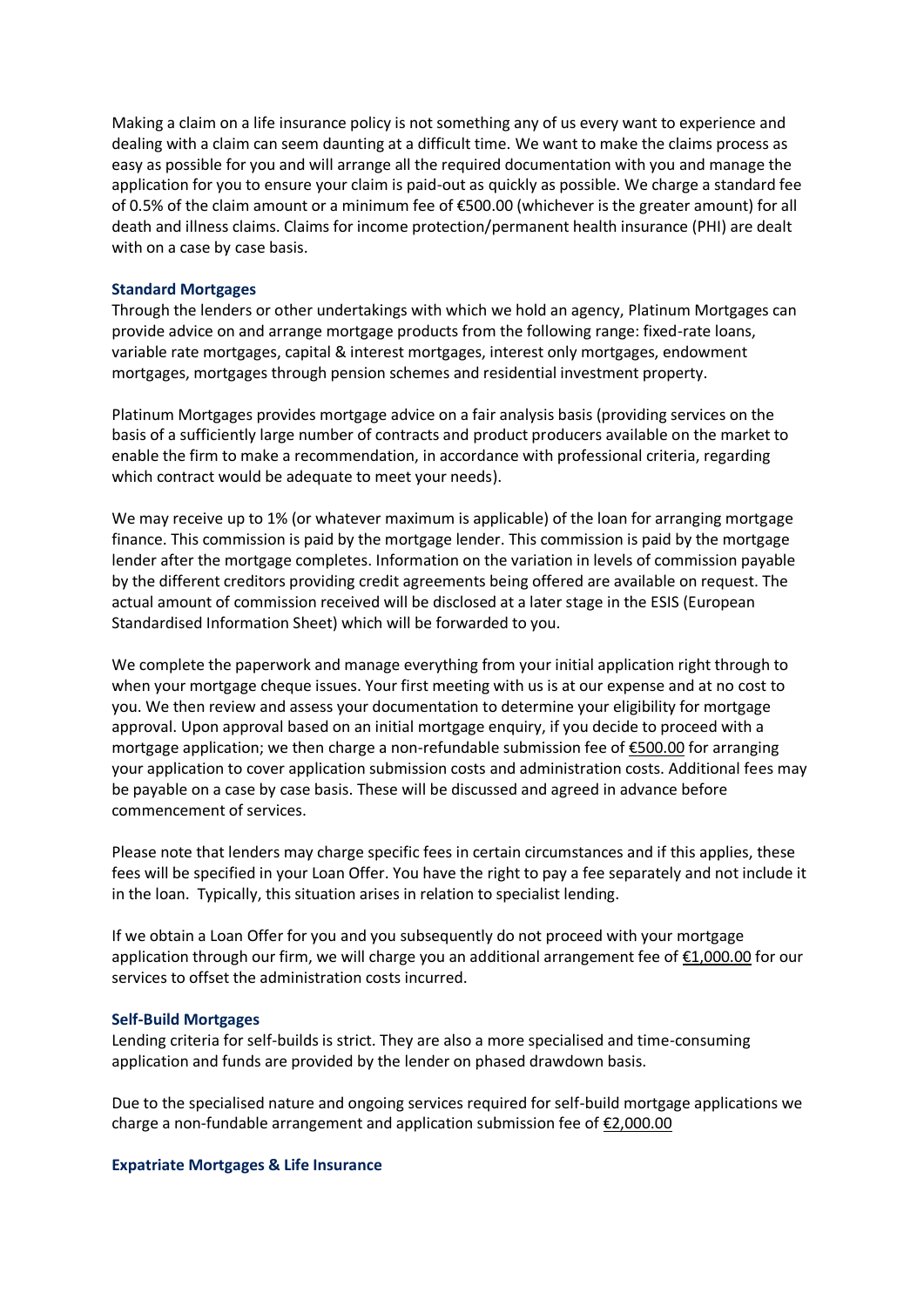We provide specialist mortgage advice for Irish people living abroad who wish to purchase a property in Ireland. Typically, a lender will provide a mortgage up to 65% of the purchase price with the applicant requiring the additional 35% in savings. Due to the specialist nature of an expatriate mortgage application we charge a non-refundable arrangement and submission fee of €2,000.00 for this service.

In certain cases, you may require life insurance as a condition of your mortgage drawdown. Where necessary we can also arrange life insurance specifically for expatriates through our agency appointments with specialist international life insurance companies.

#### **Regular Reviews**

It is in your best interests that you review, on a regular basis, your financial plan (if applicable) and the products which we have arranged for you. As your circumstances change, your needs will change. You must advise us of those changes and request a review of the relevant policy so that we can ensure that you are provided with up to date advice and products best suited to your needs. Failure to contact us in relation to changes in your circumstances or failure to request a review may result in you having insufficient insurance cover and/or inappropriate investments.

#### **Disclosure of Information**

Any failure to disclose material information may invalidate your claim and render your policy void.

#### **Conflicts of interest**

It is the policy of our firm to avoid conflicts of interest in providing services to you. However, where an unavoidable conflict of interest arises, we will advise you of this in writing before providing you with any service.

#### **Default on payments by clients**

Our firm will exercise its legal rights to receive payments due to it from clients for services provided.

If a situation arises whereby there is a clawback of commissions previously paid to Platinum Financial Planning, Platinum Mortgages & Platinum Life for arranging a product for a client due to a cancellation of a policy or product by a client, the amount outstanding will be invoiced directly to the client to compensate for any loss associated.

Additionally, product providers may withdraw benefits or cover in the event of default on payments due under policies of insurance or other products arranged for you. We would refer you to policy documents or product terms for the details of such provisions.

Mortgage lenders may seek early repayment of a loan and interest if you default on your repayments. Your home is at risk if you do not maintain your agreed repayments.

#### **Complaints**

Whilst we are happy to receive verbal complaint if necessary, it is preferable that you make any complaint against our firm, relating to services provided by us, in writing. We will acknowledge your complaint in writing within 5 business days and we will fully investigate it. We shall investigate the complaint as swiftly as possible, and the complainant will receive an update on the complaint at intervals of not greater than 20 business days starting from the date on which the complaint is made. On completion of our investigation, we will provide you with a written report of the outcome. In the event that you are still dissatisfied with our handling of or response to your complaint, you are entitled to refer the matter to the Financial Services Ombudsman or the Pensions Ombudsman. A full copy of our complaint's procedure is available on request.